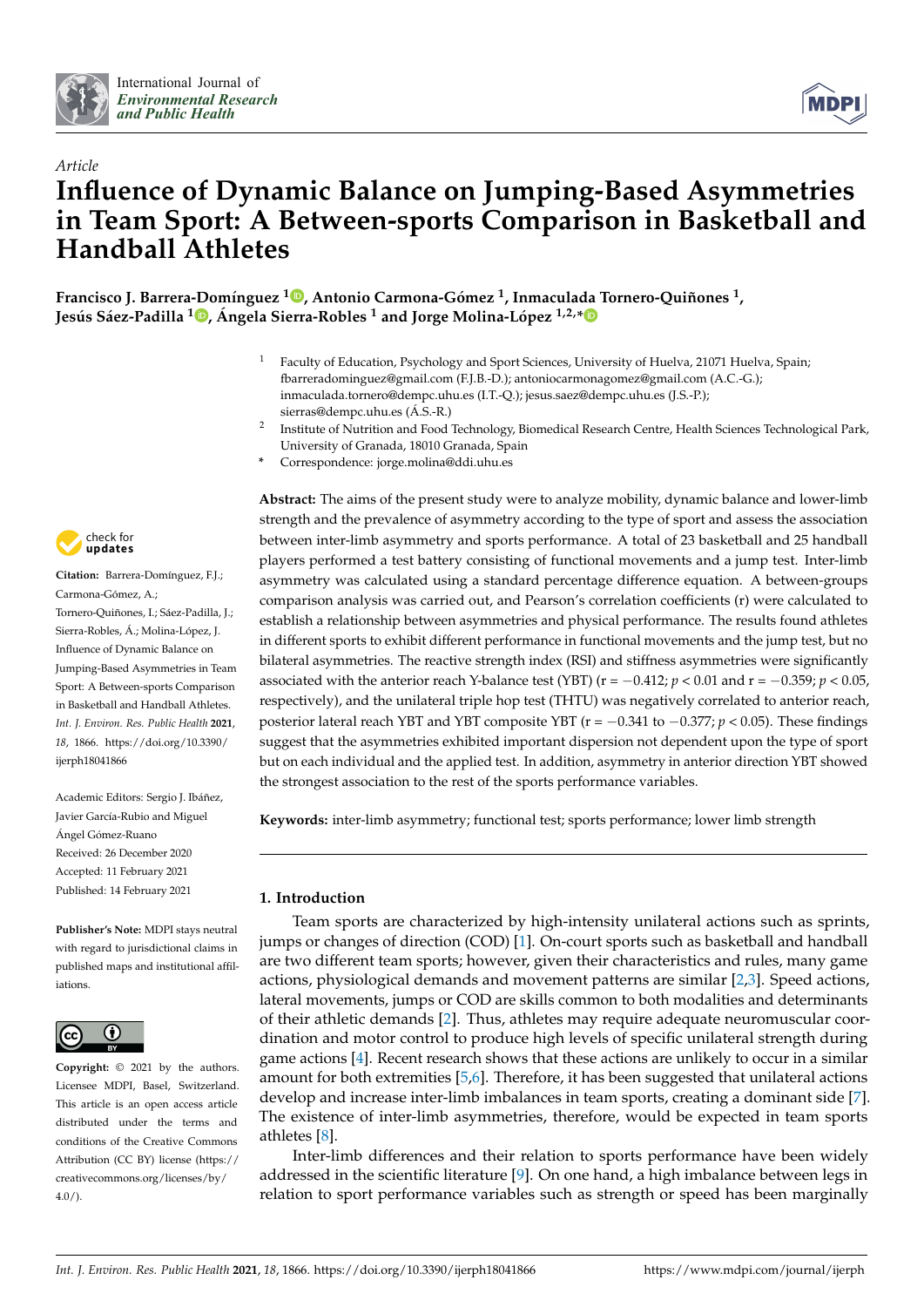associated with a decrease in sports performance [\[7](#page-10-6)[,10\]](#page-10-9). On the other hand, inter-limb asymmetries in strength or power have also been proposed as a major risk factor for sports injuries [\[11\]](#page-10-10). Specifically, the literature has described various thresholds that have been widely evaluated, establishing that athletes with over 10% [\[12\]](#page-10-11) or 15% [\[11\]](#page-10-10) of inter-limb asymmetries may have a higher incidence of injuries compared to those below these thresholds. Therefore, an increase in inter-limb symmetry could be considered as a marker of success in the re-adaptation process since it enhances the athlete's confidence and makes a return to play safer and more effective [\[11\]](#page-10-10). In a critical review, Maloney [\[13\]](#page-10-12) pointed out that sports professionals should consider that the weakest limb presents a greater "window of opportunity" with which to improve overall performance. However, when the asymmetry between legs is analyzed and compared using different tests, the results prove inconsistent, and the dominant leg may even change depending on the test used [\[14\]](#page-10-13) thus suggesting a clear test-dependent relationship regarding the presence of asymmetry. Despite the prior evidence on inter-limb asymmetry in a wide range of team sports [\[14](#page-10-13)[,15\]](#page-10-14), few studies have analyzed asymmetries in handball and established comparisons with a similar on-court sport such as basketball.

Given the usefulness of clarifying the role of inter-limb asymmetry in sports performance for coaches and trainers, interest in the topic has grown. In reference to the factors affecting athletic performance, previous evidence has shown that functional tests such as dorsiflexion or dynamic balance asymmetries could be related to an increase in strength values during sprinting [\[16\]](#page-10-15), as well as to decline in sports performance related to COD actions or to vertical jump through the countermovement jump (CMJ) [\[17\]](#page-10-16). With respect to asymmetry measured through jumping actions in both force vectors, several authors have reviewed the existing evidence, with contradictory results [\[11,](#page-10-10)[13\]](#page-10-12).

Based on the above, the existing evidence yields inconclusive results when trying to determine the association between limb asymmetry and sports performance measures and indicates that the observation of asymmetry alone offers little information for sports physicians [\[8\]](#page-10-7). In addition, the important heterogeneity observed in terms of leg asymmetry, even within the same team, could make it difficult to establish relationships between interlimb asymmetry and its correlation to usual performance parameters. The observed contradictions may be due to age, gender, the tests used to evaluate asymmetries, or the sport-specific characteristics of the sample analyzed. Moreover, there is a dearth of studies investigating the relationship between limb asymmetries and performance tests in handball athletes. Therefore, the present study was designed to (i) determine mobility, dynamic balance and lower-limb strength and the prevalence of asymmetry according to the type of sport; and (ii) to assess the association between inter-limb asymmetry and different sport performance variables.

#### **2. Materials and Methods**

#### *2.1. Design*

A cross-sectional was employed to determine the mobility, the dynamic balance, the lower-limb strength and the prevalence of asymmetry according to the type of sport, as well as the association between inter-limb asymmetry and different sport performance variables, respectively. All tests were performed in November 2019. The procedures followed the rules defined by the Declaration of Helsinki. This study was authorized by the Andalusian Committee of Ethics in Biomedical Research (reference number: FBD\_UHU2020).

#### *2.2. Participants*

Forty-eight competitive team sports athletes, specifically basketball ( $n = 23$ ) and handball (n = 25) (mean age:  $18.98 \pm 3.97$  years; mean height:  $181.40 \pm 7.69$  cm; mean body weight:  $78.45 \pm 13.62$  kg) were informed and gave their consent to participate in this study. Subjects were assessed for eligibility if they had at least 5 years of previous experience; played at a federated level; had regular training three days or more per week during the study period. Subjects were excluded if they presented any injury during and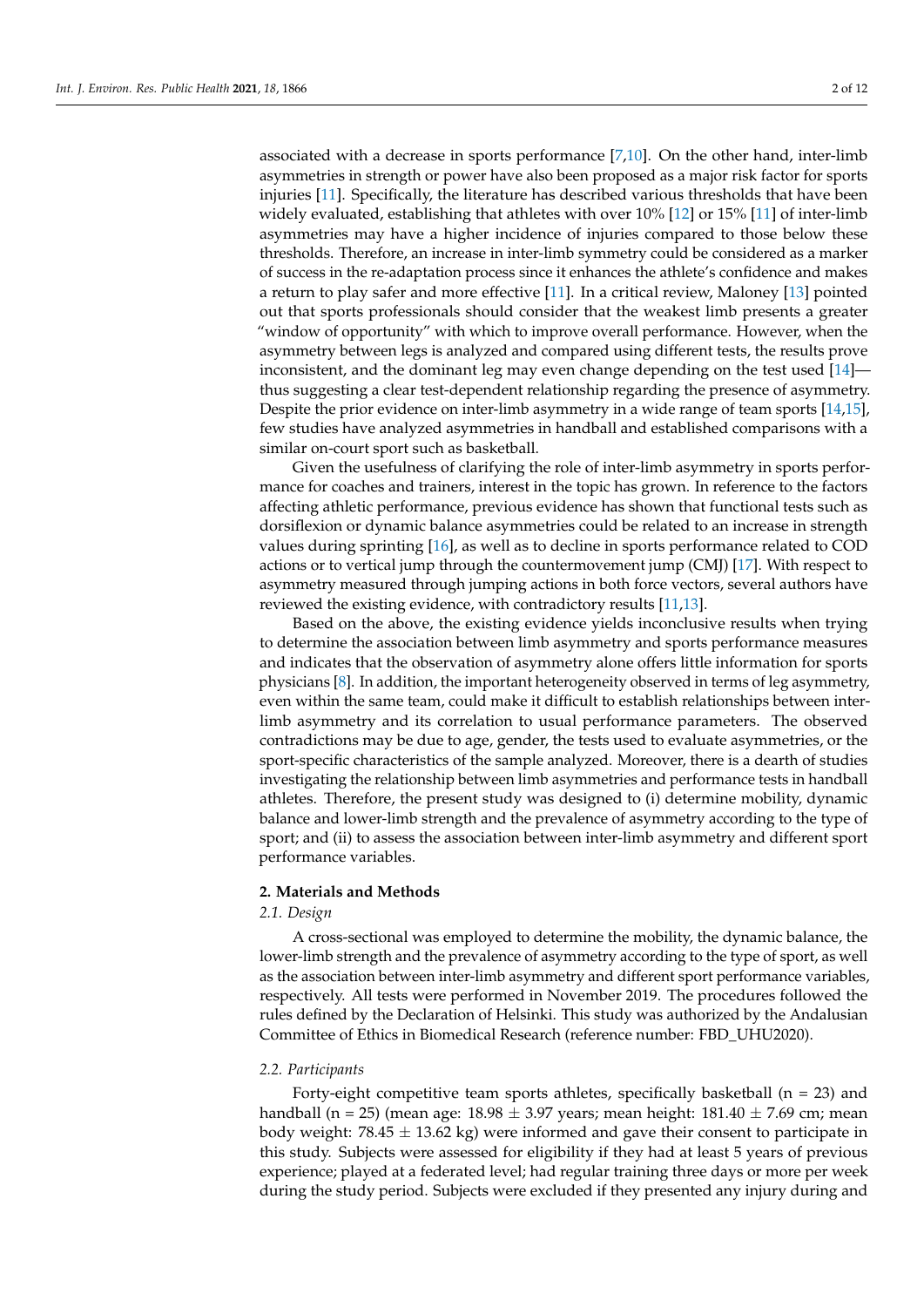at least 6 months prior to the study; they were not in good health or did not pass a medical exam before the season.

#### *2.3. Procedure*

One week before the data collection, all participants were familiarized with the performance test procedures enabling them to perform each test between 3–6 times. During the testing days, all players completed a previously published standardized warm-up [\[18\]](#page-10-17) consisting of 5 min low-intensity with the ball, 5 min of hip mobility and core activation, 5 min of low-impact landings, accelerations and plyometrics. Following the warm-up, subjects were allowed to train the trials executions for at least 5 min and providing them the feedback for proper technical execution. Subjects refrained from intensive exercise and stimulants in the 24-hour period prior to testing execution. Testing was divided into two separate days with 24 h–48 h in between. The first session involved the body composition measures, the WB-DF and the YBT tests. The second session involved the jump tests: CMJ, unilateral drop jump (DJU) at the height of 25 cm and unilateral triple hop test (THTU).

## *2.4. Outcomes Assessment*

## 2.4.1. Body Composition Measures

Initially, and prior to body composition, body height was determined with a stadiometer (0.1 cm, Secca 220, Spain). Later, multi-frequency bioelectrical impedance equipment (Inbody 230 Multi-frequency segmental body composition analyzer, Barcelona, Spain) was used to determine the body composition. All players had to remain static in an anatomical position with arms and legs slightly separated and placed on the electrodes. The analyzer complies with the European standards for use in the medical industry (93/42 EEC, 90/384 EEC). Weight, body mass index (BMI), lean mass, and fat mass expressed as a percentage of total body fat were determined for further analysis.

#### 2.4.2. Weight-bearing Dorsiflexion Test (WB-DF)

Dorsiflex iPhone App [\[19\]](#page-10-18) was used to determine ankle dorsiflexion. Initially, each player was instructed to perform the test with their hands on their hips, putting the assigned leg in front and the opposite leg is placed one foot behind, both legs are placed at the width of the hips. From this position, the athlete had to bring the knee forward without lifting the heel off the ground. The mobile device was placed with the screen touching the tibia under tibial tuberosity, showing the result of ankle dorsiflexion in degrees. All the players performed the test barefoot, three attempts per leg were measured, and the average of the three was calculated for further analysis.

#### 2.4.3. Y-Balance Test (YBT)

Dynamic balance was evaluated by using the OctoBalance device (OctoBalance, Check your Motion, Albacete, Spain) through a modified version of the SEBT [\[20\]](#page-10-19). To assess dynamic balance, subjects are asked to push the point of the tape measure with their toes as far as possible in the designated direction (anterior, posteromedial, and posterolateral) while balancing with the other leg on the anteroposterior line of the platform. In order for each attempt to be considered valid, the players had to keep their hands on their hips during the test, do not raise the heel of the platform, and also the foot that reaches cannot be supported off the platform. Before starting, the measuring tape was placed at a distance of 30 cm, which is the minimum distance to be reached. Measurements were made only once per leg, as these were experienced subjects [\[20\]](#page-10-19). The laterality of the test was defined by the leg that was supported in the octagon at the moment of the reach.

#### 2.4.4. Triple Hop Test for Distance Unilateral (THTU)

THTU was carried out to evaluate the elastic-reactive force of the lower extremities in the horizontal axis [\[21\]](#page-10-20). Before starting, each participant positioned the leg to be measured, resting the foot on the starting line, and each player performed three consecutive maximum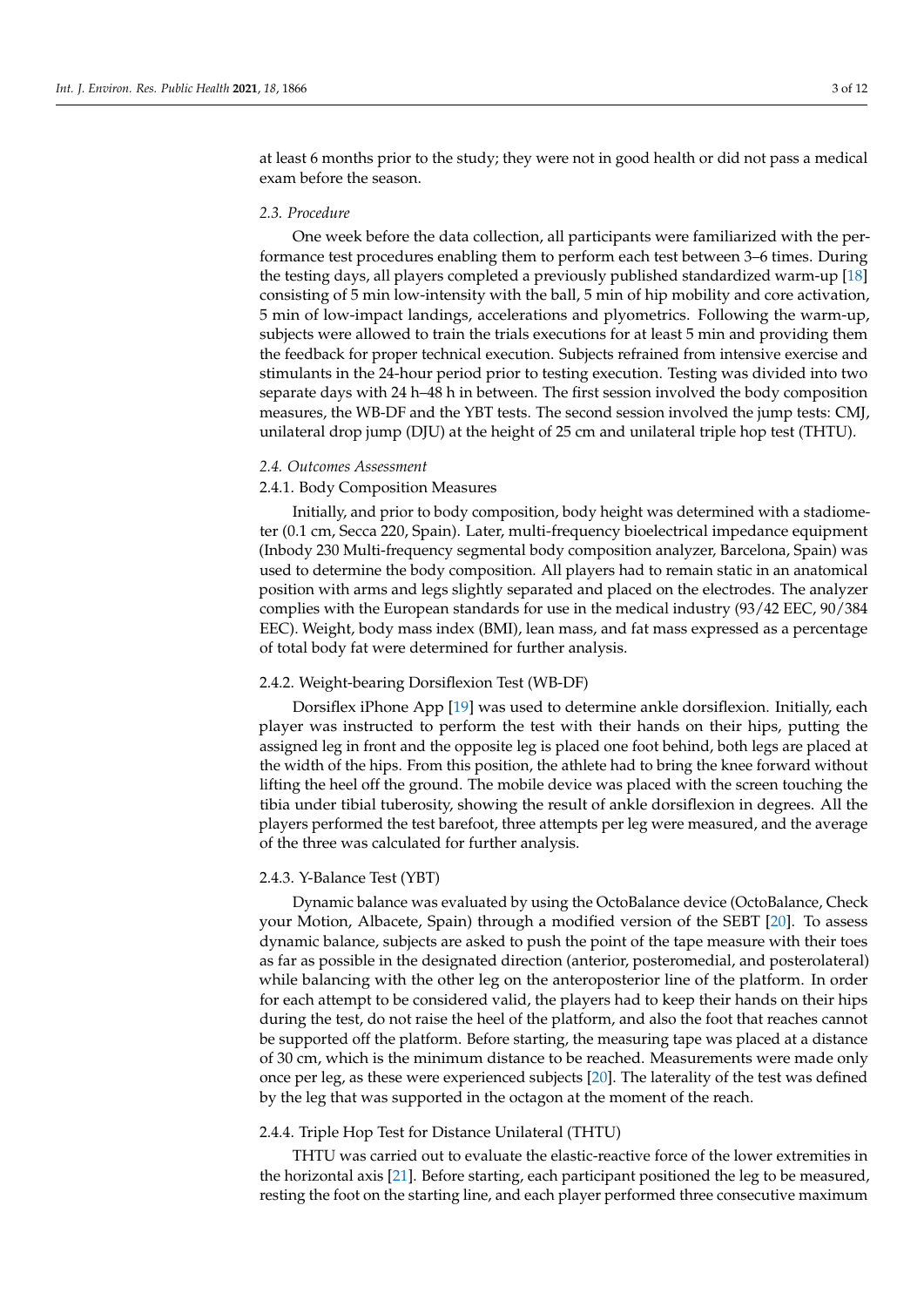forward jumps with the same limb. Then, the researcher determined the total distance from the start to the point where the heel hit the ground upon completion of the third jump with a tape measure [\[21\]](#page-10-20). Arms swinging was allowed during the test to balance, but the attempts were considered failed if the participant lost balance during any part of the test or was unable to maintain the final posture for at least two seconds. Each athlete performed the test three times with a break of at least two minutes between each attempt, and finally, the best attempt was selected.

#### 2.4.5. Countermovement Jump Test (CMJ)

Vertical jump height was measure using a Chronojump (Chronojump Bosco-System®, Barcelona, Spain) [\[22\]](#page-10-21). Within the platform, players executed a jump with a countermovement seeking the greater height. For the jump to being considered valid, it must be done with the hands on the hips, with the knees extended during the flight time, and the player must land at the same point where the jump was made. If these items were not achieved, the attempt was invalid and must be repeated. Each player made a total of three valid attempts, and the best trial was used for further analyses.

## 2.4.6. Unilateral Drop Jump Test (DJU)

The unilateral jump test was assessed with a Chronojump (Chronojump Bosco-System®, Barcelona, Spain) [\[22\]](#page-10-21). The initial height of fall was 25 cm, from where subjects were asked to jump as high as possible with each leg. In each attempt, it was indicated that both hands must be placed on the hips, the knees must be extended when the foot not in contact with the platform, and both landings must be made at the same point. A total of 3 jumps were performed with each leg, with approximately 2 minutes of recovery in between. Finally, the best of these attempts was used for a more detailed analysis. In addition to the height of the jump, other variables were extracted, such as the reactive strength index (RSI) that was calculated using the relationship between flight time and contact time, and vertical stiffness that was calculated considering the contact time, time of air and body mass and using the equation of Morin et al. [\[23\]](#page-10-22).

#### *2.5. Statistical Analyses*

All statistical analyses were computed using the Statistics Package for Social Sciences version 25 statistical package (SPSS, IBM, Chicago, IL, USA). Descriptive statistics were derived (Mean, standard deviation, the 95% confidence limit (CL) and the range), and due to sample size, a Shapiro–Wilk test was used to check the data distribution of the tested parameters. A between-groups comparison analysis was performed to explore the basketball versus handball differences in mobility, dynamic balance, lower limb strength and asymmetries. The model was adjusted by age. Moreover, the magnitude of the difference in the analyzed parameters was determined using Hedge's effect sizes (ES) on the pooled SD together, and the 90% CL was calculated for all dependent variables. Probabilities were also calculated to determine whether true (unknown) differences were smaller, similar or larger than the smallest worthwhile difference or change  $(0.2 \times SD)$ between subjects) [\[24\]](#page-10-23). Values were interpreted as follows: < 1%, almost certainly not; 1–5%, very unlikely; 5–25%, unlikely; 25–75%, possible; 75–95%, likely; 95–99%, very likely; and > 99%, most likely [\[25](#page-10-24)[,26\]](#page-10-25). Finally, if the chances of obtaining a beneficial/better or detrimental/worse were both > 5%, the effect was assessed as unclear [\[27](#page-11-0)[,28\]](#page-11-1). Pearson's correlations (r) were computed to compare scores on asymmetries and their relationship to sports performance parameters. The magnitude of Pearson's correlation was interpreted as  $0.0-0.1$  = trivial;  $0.1-0.3$  = small;  $0.3-0.5$  = moderate;  $0.5-0.7$  = large;  $0.7-0.9$  = very large and  $0.9-1.0 =$  almost perfect [\[27\]](#page-11-0). Statistical significance was established at  $p < 0.05$ .

#### **3. Results**

The descriptive results referred to sample data, mobility, dynamic balance, and lower limb strength are reported in Table [1.](#page-4-0)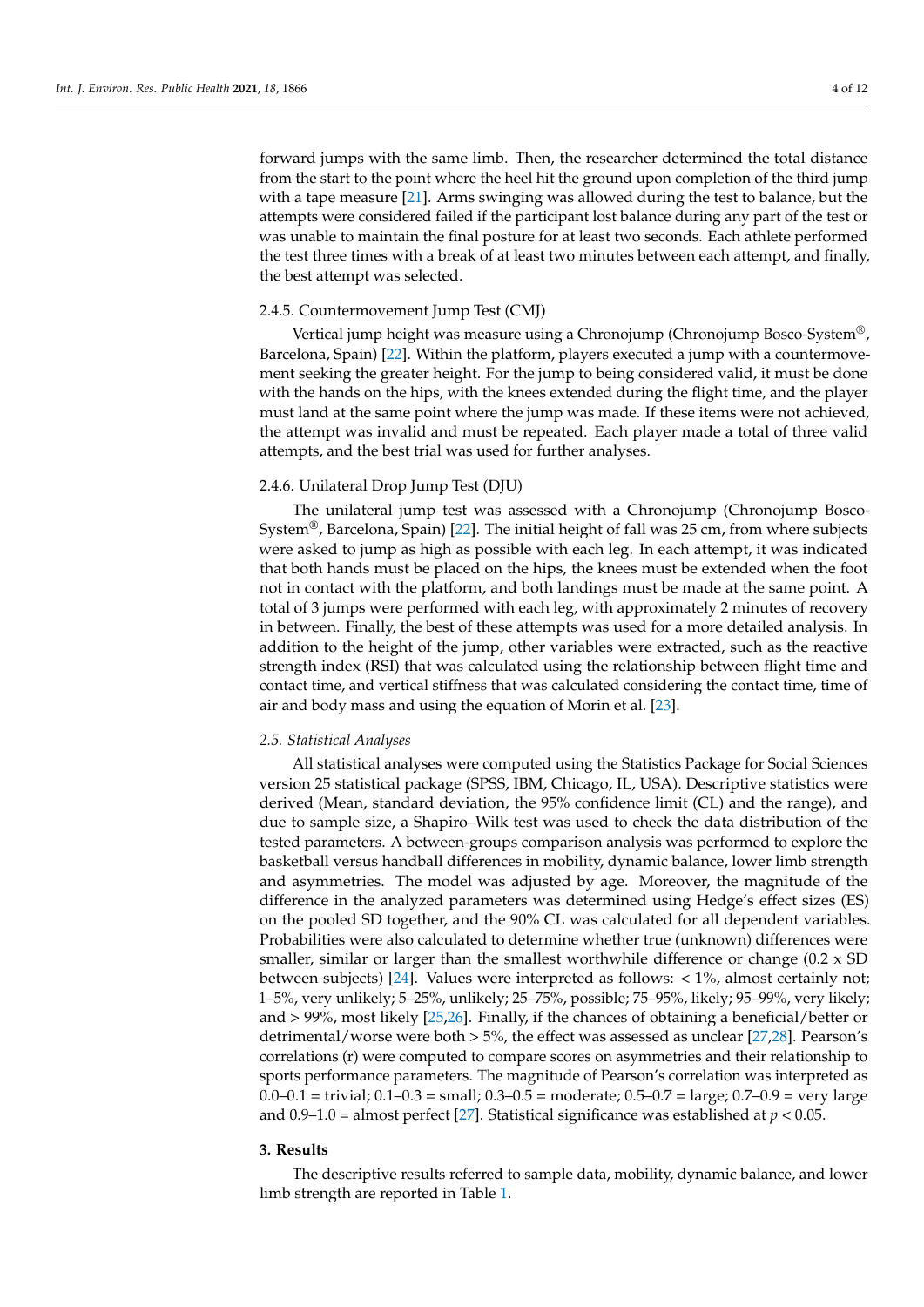| <b>Variables</b>      | Mean  | <b>SD</b> |       | CL 95% (Lower; Upper) | Range        |
|-----------------------|-------|-----------|-------|-----------------------|--------------|
| Age (years)           | 18.9  | 4.11      | 17.5  | 20.2                  | $16 - 32$    |
| Weight (kg)           | 78.9  | 13.0      | 74.6  | 83.2                  | $52 - 112$   |
| Height (m)            | 1.82  | 0.07      | 1.79  | 1.85                  | $1.6 - 2.0$  |
| BMI $(kg·m2-1)$       | 23.7  | 3.15      | 22.6  | 24.6                  | $16 - 29$    |
| Fat mass (%)          | 12.9  | 6.80      | 10.7  | 15.2                  | $3.6 - 27$   |
| Mobility              |       |           |       |                       |              |
| WB-DF R $(°)$         | 40.0  | 5.59      | 38.2  | 41.8                  | $31 - 54$    |
| WB-DF L $(^\circ)$    | 39.7  | 5.65      | 37.8  | 41.5                  | $27 - 51$    |
| WB-DF $C$ ( $\circ$ ) | 39.8  | 5.34      | 38.1  | 41.6                  | $29 - 52$    |
| Dynamic balance       |       |           |       |                       |              |
| YBT A R (cm)          | 51.2  | 8.26      | 48.5  | 53.9                  | $33 - 68$    |
| YBT A L (cm)          | 51.9  | 7.70      | 49.3  | 54.4                  | $34 - 68$    |
| YBT PM R (cm)         | 69.8  | 9.80      | 66.6  | 73.0                  | $49 - 89$    |
| YBT PM L (cm)         | 68.0  | 7.88      | 65.4  | 70.6                  | $50 - 85$    |
| YBT PL R (cm)         | 68.2  | 11.3      | 64.4  | 71.9                  | $34 - 80$    |
| YBT PL L (cm)         | 69.5  | 11.1      | 65.8  | 73.1                  | $49 - 89$    |
| YBT R (cm)            | 63.0  | 8.54      | 60.2  | 65.8                  | $45 - 77$    |
| YBT L (cm)            | 63.1  | 8.10      | 60.4  | 65.7                  | $47 - 79$    |
| Lower limb strength   |       |           |       |                       |              |
| $CMJ$ (cm)            | 35.9  | 5.19      | 34.2  | 37.7                  | $26 - 45$    |
| DJU R (cm)            | 18.1  | 3.55      | 16.9  | 19.3                  | $11 - 27$    |
| DJU L (cm)            | 18.3  | 4.27      | 16.8  | 19.6                  | $9.8 - 29$   |
| RSI R                 | 0.88  | 0.23      | 0.80  | 0.95                  | $0.4 - 1.4$  |
| <b>RSIL</b>           | 0.86  | 0.24      | 0.78  | 0.94                  | $0.5 - 1.5$  |
| Stiffness R           | 7.35  | 3.38      | 6.24  | 8.46                  | $2.2 - 15.5$ |
| Stiffness L           | 7.12  | 2.97      | 6.14  | 8.09                  | $2.4 - 14.1$ |
| THT R (cm)            | 578.8 | 57.7      | 559.8 | 597.8                 | 457-738      |
| THT L (cm)            | 593.9 | 67.3      | 571.8 | 616.0                 | 467-799      |

<span id="page-4-0"></span>**Table 1.** Sample data description.

Abbreviations: kg—kilograms; m—meter; BMI—body mass index; WB-DF—weight-bearing dorsiflexion; R right; L—left; C—composite; cm—centimeters; YBT A—Y-balance test anterior reach; YBT PM—Y-balance test posteromedial reach; YBT PL—Y-balance test posterolateral reach; YBT—Y-balance test composite of all directions; CMJ—countermovement jump DJU—drop jump unilateral; RSI—reactive strength index; THTU—triple hop test unilateral; SD—standard deviation; CL—confidence limit.

Table [2](#page-5-0) shows the comparative analysis of the mean values referred to mobility, dynamic balance, strength, and their respective asymmetries according to the type of sport. Regarding mobility, no changes were observed for the analyzed variables depending on the type of sport; however, the prevalence of asymmetry was 22.8% for ankle dorsiflexion. Regarding dynamic balance, basketball players showed better scores in the YBT test in all directions as well as in the overall test score. The scores in absolute values showed a change ranging from 6.23 to 14.6 percent for this test. However, a total of 16.5% of the total sample revealed asymmetries for the dynamic balance. Finally, the comparative analysis of lower limb strength revealed differences between sports for most of the parameters studied in the vertical and horizontal jump, with the exception of the CMJ, DJU R and THT L. Specifically, basketball players showed the highest percentage change for stiffness (between 32.1 to 39.5). A total of 65.3% of the athletes exhibited asymmetry of the RSI variable.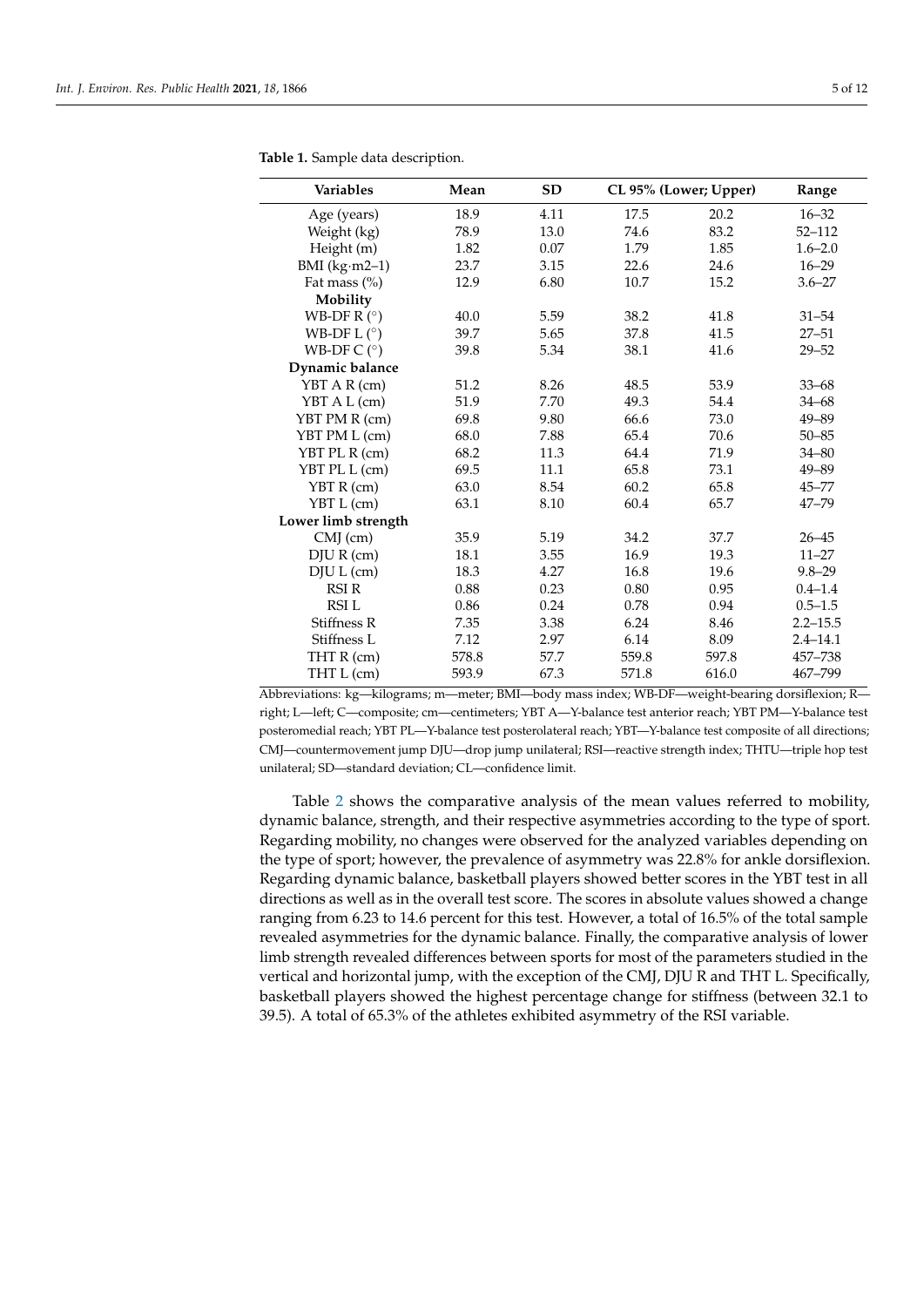<span id="page-5-0"></span>

|                         | $BB (n = 23)$ |           | $HB (n = 25)$ |           |                               |                           | Chances  |             |  |  |  |
|-------------------------|---------------|-----------|---------------|-----------|-------------------------------|---------------------------|----------|-------------|--|--|--|
| Variables               | Mean          | <b>SD</b> | Mean          | <b>SD</b> | $%$ (CL 90%)                  | ES (CL 90%)               | (%)      | Outcome     |  |  |  |
| Mobility                |               |           |               |           |                               |                           |          |             |  |  |  |
| WB-DF R $(^\circ)$      | 39.0          | 5.27      | 41.5          | 5.68      | $6.36(-0.21; 13.4)$           | $0.46 (-0.02; 0.95)$      | 1/17/82  | Likely      |  |  |  |
| WB-DF L $(°)$           | 39.3          | 4.78      | 40.6          | 6.16      | $2.96 (-3.88; 10.4)$          | $0.23(-0.31; 0.76)$       | 9/37/53  | Unclear     |  |  |  |
| WB-DF $C$ ( $\degree$ ) | 39.1          | 4.70      | 41.1          | 5.72      | $4.62(-1.71; 11.4)$           | $0.37(-0.14; 0.89)$       | 3/25/71  | Possibly    |  |  |  |
| Dynamic balance         |               |           |               |           |                               |                           |          |             |  |  |  |
| YBT A R (cm)            | 53.7          | 6.5       | 47.9          | 7.5       | $-11.3(-17.2; -4.91)$         | $-0.93(-1.47; -0.39)$     | 99/1/0   | Very likely |  |  |  |
| YBT A L (cm)            | 54.4          | 7.2       | 47.1          | 6.4       | $-13.3(-18.8; -7.41)$         | $-1.02(-1.49; -0.55)$     | 100/0/0  | Most likely |  |  |  |
| YBT PM R (cm)           | 72.1          | 9.85      | 65.0          | 9.33      | $-9.85(-16.1; -3.11)$         | $-0.69(-1.18; -0.21)$     | 95/4/0   | Very likely |  |  |  |
| YBT PM L (cm)           | 69.0          | 8.89      | 64.4          | 5.96      | $-6.23(-11.3; -0.86)$         | $-0.47(-0.88; -0.06)$     | 87/13/0  | Likely      |  |  |  |
| YBT PL R (cm)           | 71.6          | 9.6       | 61.8          | 11.6      | $-14.6(-21.8; -6.82)$         | $-1.09(-1.69; -0.49)$     | 99/1/0   | Very likely |  |  |  |
| YBT PL L (cm)           | 72.3          | 10.9      | 63.7          | 10.2      | $-12.0$ ( $-18.8$ ; $-4.67$ ) | $-0.79(-1.29; -0.30)$     | 97/2/0   | Very likely |  |  |  |
| $YBT R$ (cm)            | 65.8          | 7.26      | 58.3          | 8.14      | $-11.8$ ( $-17.2$ ; $-6.10$ ) | $-1.08(-1.61,-0.54)$      | 100/0/0  | Most likely |  |  |  |
| YBT L (cm)              | 65.2          | 8.14      | 58.44         | 6.65      | $-10.2$ ( $-15.4$ ; $-4.75$ ) | $-0.81(-1.26; -0.37)$     | 99/1/0   | Very likely |  |  |  |
| Lower limb strength     |               |           |               |           |                               |                           |          |             |  |  |  |
| $CMJ$ (cm)              | 35.2          | 4.87      | 36.8          | 5.71      | $4.25(-3.45; 12.6)$           | $0.28(-0.24; 0.80)$       | 6/33/60  | Unclear     |  |  |  |
| $DJU R$ (cm)            | 17.5          | 2.51      | 18.5          | 4.13      | $4.13(-5.41; 14.6)$           | $0.27(-0.38; 0.92)$       | 11/31/57 | Unclear     |  |  |  |
| DJU L (cm)              | 16.7          | 3.37      | 19.9          | 4.13      | 19.4 (7.87; 32.1)             | 0.81(0.35; 1.28)          | 0/2/98   | Very likely |  |  |  |
| RSI R                   | 0.96          | 0.25      | 0.73          | 0.17      | $-22.5(-31.6; -12.1)$         | $-0.91(-1.36; -0.46)$     | 99/1/0   | Very likely |  |  |  |
| RSI L                   | 0.90          | 0.28      | 0.78          | 0.16      | $-11.8$ ( $-22.4$ ; 0.19)     | $-0.40$ ( $-0.81$ ; 0.01) | 79/20/1  | Likely      |  |  |  |
| Stiffness R             | 8.64          | 3.55      | 5.08          | 1.81      | $-39.5(-51.1; -25.3)$         | $-1.05(-1.49; -0.60)$     | 100/0/0  | Most likely |  |  |  |
| Stiffness L             | 8.07          | 3.15      | 5.52          | 2.38      | $-32.1(-45.1,-16.0)$          | $-0.88(-1.36; -0.40)$     | 99/1/0   | Very likely |  |  |  |
| THT R (cm)              | 566.2         | 50.1      | 598.9         | 73.5      | $5.46 (-0.45; 11.7)$          | $0.57(-0.05; 1.18)$       | 2/14/84  | Likely      |  |  |  |
| THT L (cm)              | 583.7         | 61.3      | 599.6         | 77.5      | $2.48 (-3.71; 9.07)$          | $0.22(-0.35; 0.80)$       | 11/36/53 | Unclear     |  |  |  |

**Table 2.** Comparative analysis of mobility, dynamic balance and lower limb strength according to the type of sport.

Abbreviations: BB—basketball; HB—handball; WB-DF—weight-bearing dorsiflexion; R—right; L—left; C—composite; YBT A—Y-balance test anterior reach; YBT PM—Y-balance test posteromedial reach; YBT PL—Y-balance test posterolateral reach; YBT—Y-balance test composite of all directions; CMJ—countermovement jump DJU—drop jump unilateral; RSI—reactive strength index; THTU—triple hop test unilateral; SD—standard deviation; CL—confidence limit; ES—effect size.

> Figure [1](#page-6-0) shows the comparative analysis of asymmetries referred to mobility, dynamic equilibrium and strength in the lower limbs according to the type of sport. The results revealed differences possibly due to the type of sport for DJU-derived parameters such as reactive strength index (31.96% (CL 90%: −13.99; 102.47)) and stiffness (50.31% (CL 90%: −14.47; 164.13)). Furthermore, when the vertical drop jump height was considered to assess asymmetry, the differences observed in the basketball players were probably due to the specificity of this sport  $(-30.86\%$  (CL 90%:  $-54.20; 4.38$ )). Finally, unclear or improbable effects were observed for the rest of the analyzed parameters according to the type of sport.

> Figure [2](#page-6-1) shows a heat map correlation analysis between functional test and lower limb strength according to vertical and horizontal jump. The asymmetry in dorsiflexion was negatively correlated to scores in the anterior YBT test. In addition, dynamic stability determined by the YBT test was negatively correlated to DJU RSI, DJU STF and THTU in both the anterior and the posteromedial planes, as well as in the composite YBT score. In addition, the asymmetries of the YBT test in the different planes were found to be positively correlated to each other, as well as to the composite YBT. Similarly, positive correlations were observed between de different DJU parameters.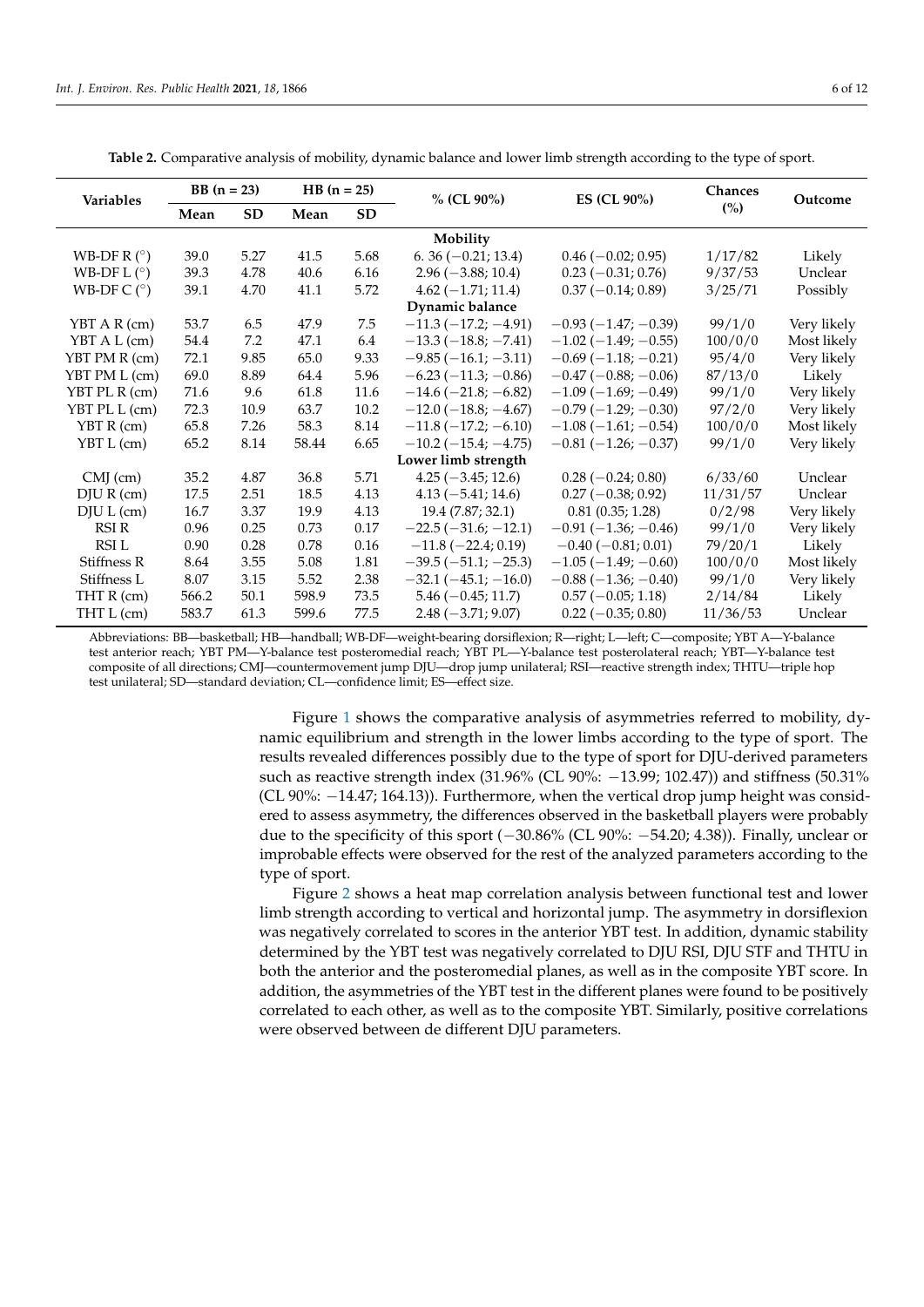<span id="page-6-0"></span>



 **Figure 1.** Comparative analysis of mobility, dynamic balance and lower limb strength asymmetries according to the type of sport. The model was adjusted for age. Bars indicate uncertainty in the true mean changes with 90% confidence intervals. Trivial (shaded) areas were calculated from the smallest worthwhile change. Quantitative chances of better or worse effects were determined as follows: <1%—almost certainly not; 1–5%—very unlikely; 5–25%—unlikely; 25–75%—possible; 75–95% likely; 95–99%—very likely; and >99%—most likely [\[25](#page-10-24)[,26\]](#page-10-25). Asym—asymmetry; WB-DF—weight-bearing dorsiflexion; YBT A—Y-balance test anterior reach; YBT PM—Y-balance test posteromedial reach; YBT PL—Y-balance test posterolateral reach; YBT—Y-balance test composite of all directions; DJU—drop jump unilateral; RSI—reactive strength index; THT—triple hop test; ES—effect size.

<span id="page-6-1"></span>

Figure 2. Matrix correlations (Pearson's r, 95% confidence intervals) between the inter-limb asymmetry scores in functional tests and lower limb strength sports performance. The model was adjusted for age. \*Statistical significance at *p* < 0.05. \*\*Statistical significance at *p* < 0.01. YBT A—Y-balance test anterior reach; YBT PM—Y-balance test posteromedial reach; YBT PL—Y-balance test posterolateral reach; YBT—Y-balance test composite of all directions; DJU—drop jump unilateral; RSI—reactive strength index; STF—stiffness; THTU—triple hop test unilateral.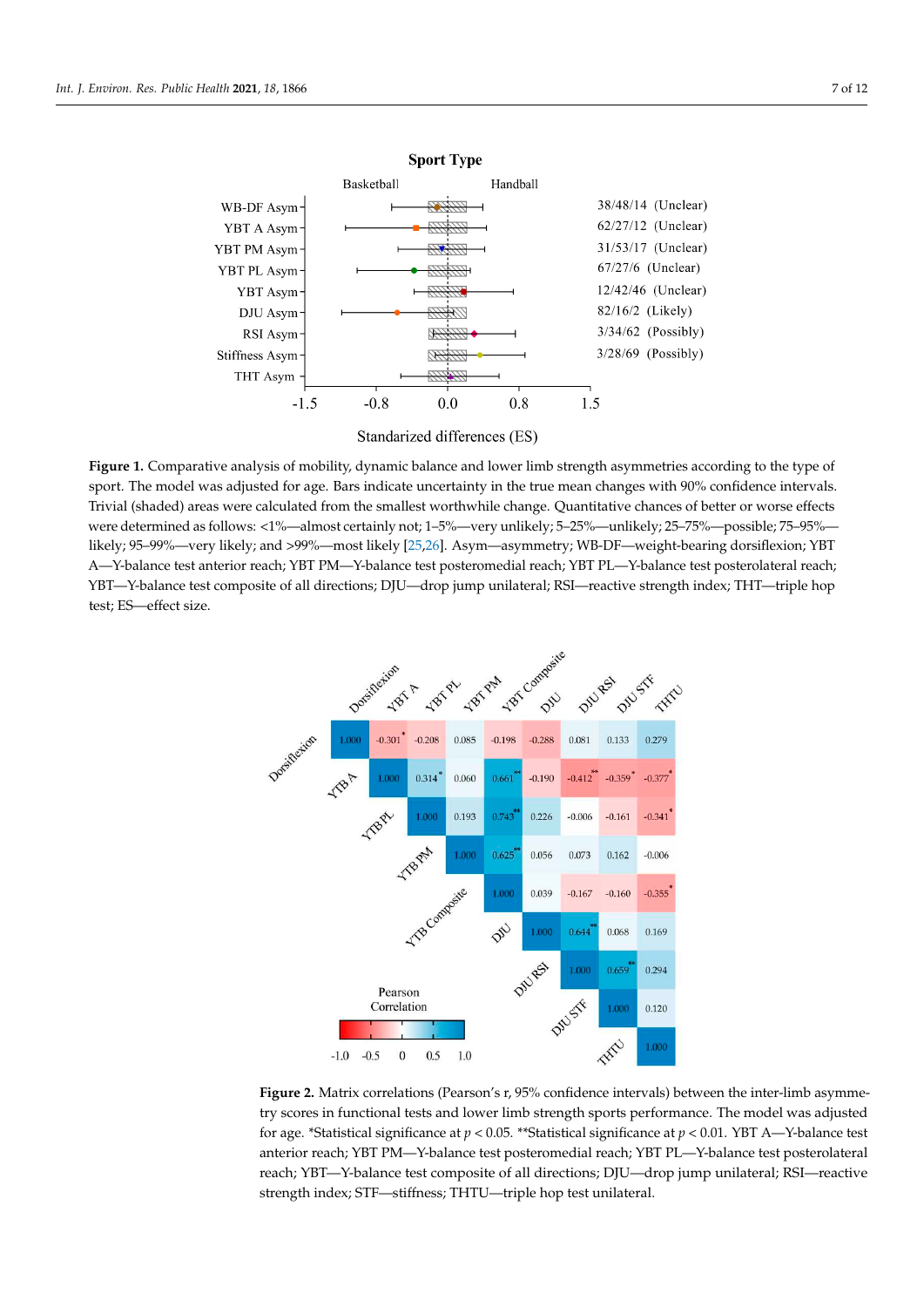## **4. Discussion**

One of the main findings of the study was that the type of sport influences dynamic equilibrium in all the evaluated directions and the DJU measured parameters, where the scores of the basketball players were better than those of the handball counterparts. In contrast, handball players demonstrated greater strength in the horizontal vector as evaluated through the THTU. On the other hand, it also has been observed the relationship between the asymmetries in functional tests and athletic performance variables. A moderate and negative correlation was observed between asymmetries in YBT performance, specifically in the anterior plane, and RSI, stiffness and the THT tests. This suggests that large asymmetries in the anterior direction may be related to a reduction in athlete performance as assessed by RSI, stiffness and THT (in absolute values)—these being variables previously described as important in the performance of team sports such as basketball and handball [\[3\]](#page-10-2).

Both sports, basketball and handball, are team sports whose intensity pattern has been defined as intermittent (stop and go), and where the game itself demands mainly sprint actions, lateral movements, jumps and COD. Thus, while these are two different sports, their physiological demands and movement patterns are similar [\[2,](#page-10-1)[3\]](#page-10-2). Even so, the evaluated dynamic balance and jumping differed on comparing them—probably because of the specificity of each sport. In this respect, our results evidenced higher performance in dynamic balance and vertical jumping actions among the basketball players; whereas, handball players achieved better performance in triple horizontal jump actions. This could be explained by previous research [\[29](#page-11-2)[,30\]](#page-11-3) that has shown a lower amount of jumping actions in handball than in basketball. Likewise, jumps in handball requires a greater demand for the horizontal component of the force since the rules allow greater contact actions through powerful lower-body movements as well as tackles of opponents, sideways running, backward running, or CODs with a high number of physical confrontations with the opponent players [\[31\]](#page-11-4). In contrast, in basketball, the fact that the rules are less permissive with the contact between players and the vertical backboard location will allow a greater demand for the force to be found in the vertical component [\[32\]](#page-11-5). These results, therefore, could confirm that the physical characteristics of strength or dynamic balance are highly specific and depend on the type of sport involved, even though comparison according to bilateral asymmetries in the lower limbs showed no differences regarding the type of sport practiced. Considering both our findings and previously published evidence [\[33\]](#page-11-6) comparing the performance of athletes in 14 different sports referred to as lower extremity strength and dynamic balance, it could be possible to establish sport-based standardized data in terms of absolute values. Nevertheless, the lack of effect of the sport practiced upon bilateral asymmetry in the lower limbs and the range of equations applied to define asymmetries among athletes in different sports [\[17,](#page-10-16)[34](#page-11-7)[–36\]](#page-11-8) make it necessary for the asymmetry values to be analyzed in detail and monitored individually for each athlete [\[33\]](#page-11-6).

Previous studies have shown asymmetry between legs to be closely associated with an athlete's risk of injury [\[11,](#page-10-10)[37,](#page-11-9)[38\]](#page-11-10). However, given the important variability shown by asymmetry within the same sport and even within the same player [\[8,](#page-10-7)[11,](#page-10-10)[39,](#page-11-11)[40\]](#page-11-12), it would be premature for coaches and physicians to provide a standardized threshold above which the risk of injury increases. Furthermore, other authors [\[41](#page-11-13)[,42\]](#page-11-14) indicate that the interlimb differences should be considered as asymmetry only when they are greater than intralimb variability. Thus, it seems that there is no consensus in the scientific literature on a specific threshold to determine asymmetry, although a large part of research often proposes that 10–15% is the limit to defining a player as presenting asymmetry [\[11,](#page-10-10)[12\]](#page-10-11). Both our results and those of other authors [\[33\]](#page-11-6) would confirm that this threshold could differ depending on the morphological demands of the sport itself and even within the same team, given the individual demands of each player on the court  $[40,42]$  $[40,42]$ . In our study, the analysis of the asymmetries between legs obtained in the different tests carried out underscores the highly independent nature of the asymmetries according to the different tests involved, showing great variability of both inter-subject and intra-subject asymmetries for each test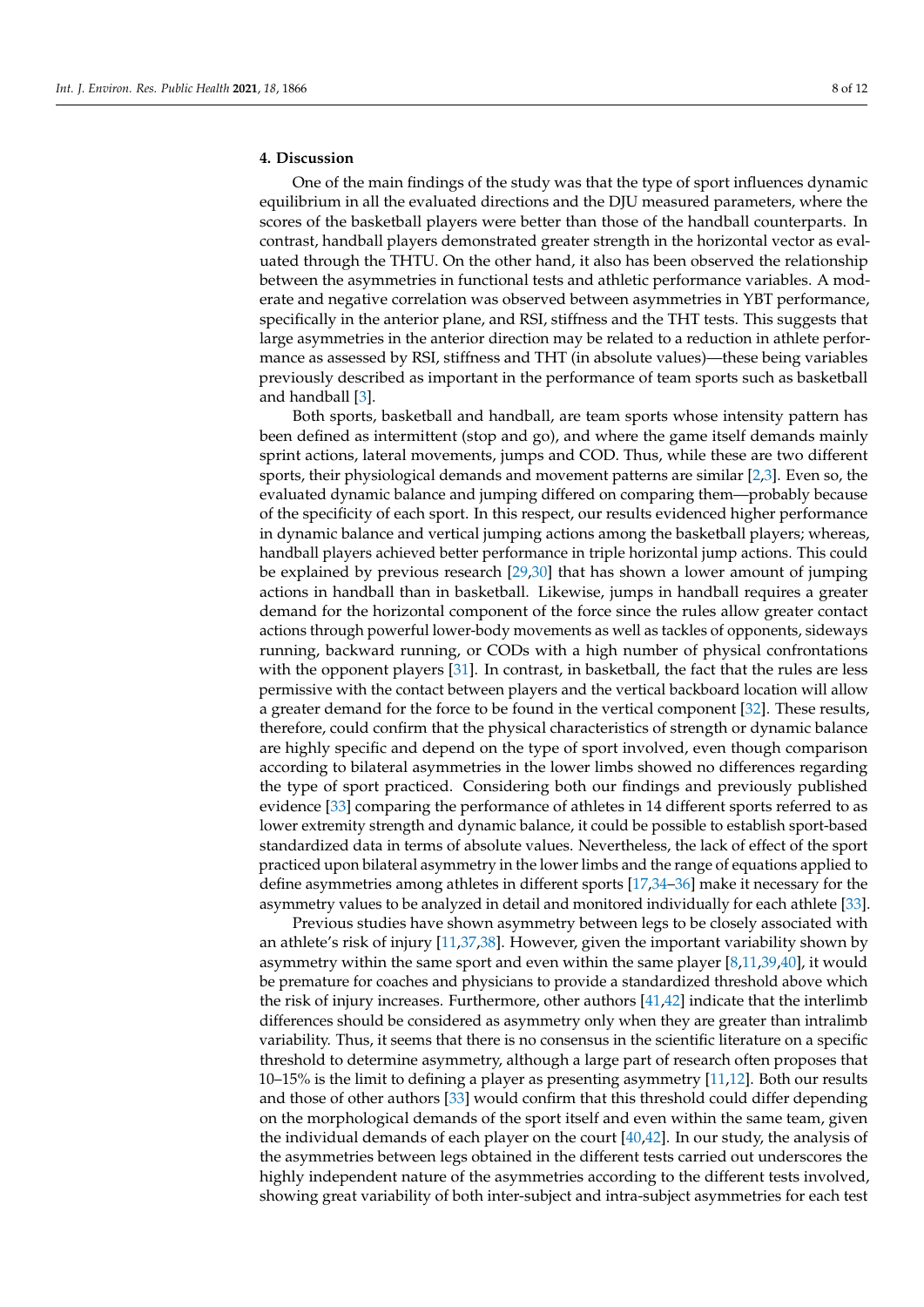(Figure S1). Different studies would confirm the existence of great variability [\[8](#page-10-7)[,11](#page-10-10)[,39\]](#page-11-11) and affirm that asymmetry is highly specific to the task—causing data analysis to be rather complex and making it difficult to determine a relationship with athlete performance. Moreover, the different evaluation methods, calculations of asymmetries and samples of athletes involved may explain the lack of consensus found in the scientific literature on asymmetries between legs and their association to athletic performance [\[13](#page-10-12)[,39\]](#page-11-11).

To date, most of the literature relating asymmetries to physical performance measures has made use of jumping tests to quantify the asymmetry component [\[7](#page-10-6)[,40,](#page-11-12)[43](#page-11-15)-45]; however, the magnitude of the asymmetry would also be highly dependent upon the executed jump type. For example, for horizontal jumps (such as single, triple and crossover hop tests), an asymmetry of 6–7% has been reported [\[43\]](#page-11-15), which is consistent with the asymmetry of 7% shown by our athletes. In contrast, when asymmetry was evaluated through vertical jumps, a significant increase in asymmetry values was observed. Specifically, the asymmetries in single-leg countermovement jump showed asymmetry values of 10% [\[40,](#page-11-12)[45\]](#page-11-16), while evaluation by drop jump showed our athletes to yield asymmetry values of 13%, 15% and 18% for peak height, RSI and stiffness, respectively—with such values possibly reaching 50% in some athletes, in accordance with previous research [\[46\]](#page-11-17). Since the variables analyzed from the drop jump were those that showed a greater magnitude asymmetry, and considering our established threshold of 10% for defining an asymmetrical athlete, those variables were the ones that resulted in more athletes classified as being asymmetrical, with a total of 60% of our participants. Because of the reliance on both neurological and muscular mechanisms during DJ executions, a good RSI score is achieved through maximizing jump height and minimizing ground-contact time; hence, the RSI asymmetry will represent imbalances at the neuromuscular level between a player's dominant and non-dominant side. In addition, it is evident that the magnitude of asymmetry is highly specific to the test performed, and this may be due to the absolute value obtained in each test and the equation used to calculate the asymmetry, since it has been observed that the tests in which a greater absolute result is achieved, fewer asymmetries are shown and vice versa. Therefore, if we want to define an asymmetry threshold for each player, it cannot be universal; it must be specific to each test. Furthermore, it should be noted that previous research [\[47\]](#page-11-18) indicates that jump test values expressed as distance are not sensitive enough to detect meaningful limb differences.

In relation to functional asymmetries, our data evidenced a negative correlation between asymmetry in ankle dorsiflexion and anterior direction in YBT, which may be due because this range direction has a higher demand for mobility in ankle dorsiflexion [\[37\]](#page-11-9). Asymmetry in the mobility of the ankle has been previously related to different types of injuries such as damage to the anterior cruciate ligament (ACL) [\[48\]](#page-11-19), also showing a strong association to the ability to accelerate and COD [\[17\]](#page-10-16)—thereby showing that large asymmetry of such mobility may affect performance in the anterior reach direction of YBT. Interestingly, we observed that this same asymmetry in anterior YBT was that showing the closest relationship with the rest of the performance variables. In line with our results, previous research [\[11,](#page-10-10)[49\]](#page-11-20) would support that both the different ranges and the YBT composite are negatively associated with sports performance variables through jump height during a CMJ in basketball athletes, being relevant for this sport. Our study would add that the anterior YBT not only showed a negative correlation to the vertical jump variables but also correlated to jumps in the horizontal vector. Conversely, the posterior reach and YBT composite only showed a negative correlation to horizontal jump, which could be due to a similar movement pattern between posterior YBT and unilateral horizontal jump, and the greater demand of the posterior musculature in both the posterior directions of the YBT and the horizontal jumps [\[50\]](#page-11-21). In addition, high demands upon the posterior musculature are necessary for other actions decisive to the performance of these sports, such as COD or penetrations [\[2](#page-10-1)[,3](#page-10-2)[,50\]](#page-11-21).

This study incorporates very interesting information, provides new evidence that has already been demonstrated, also including team sports such as handball, which have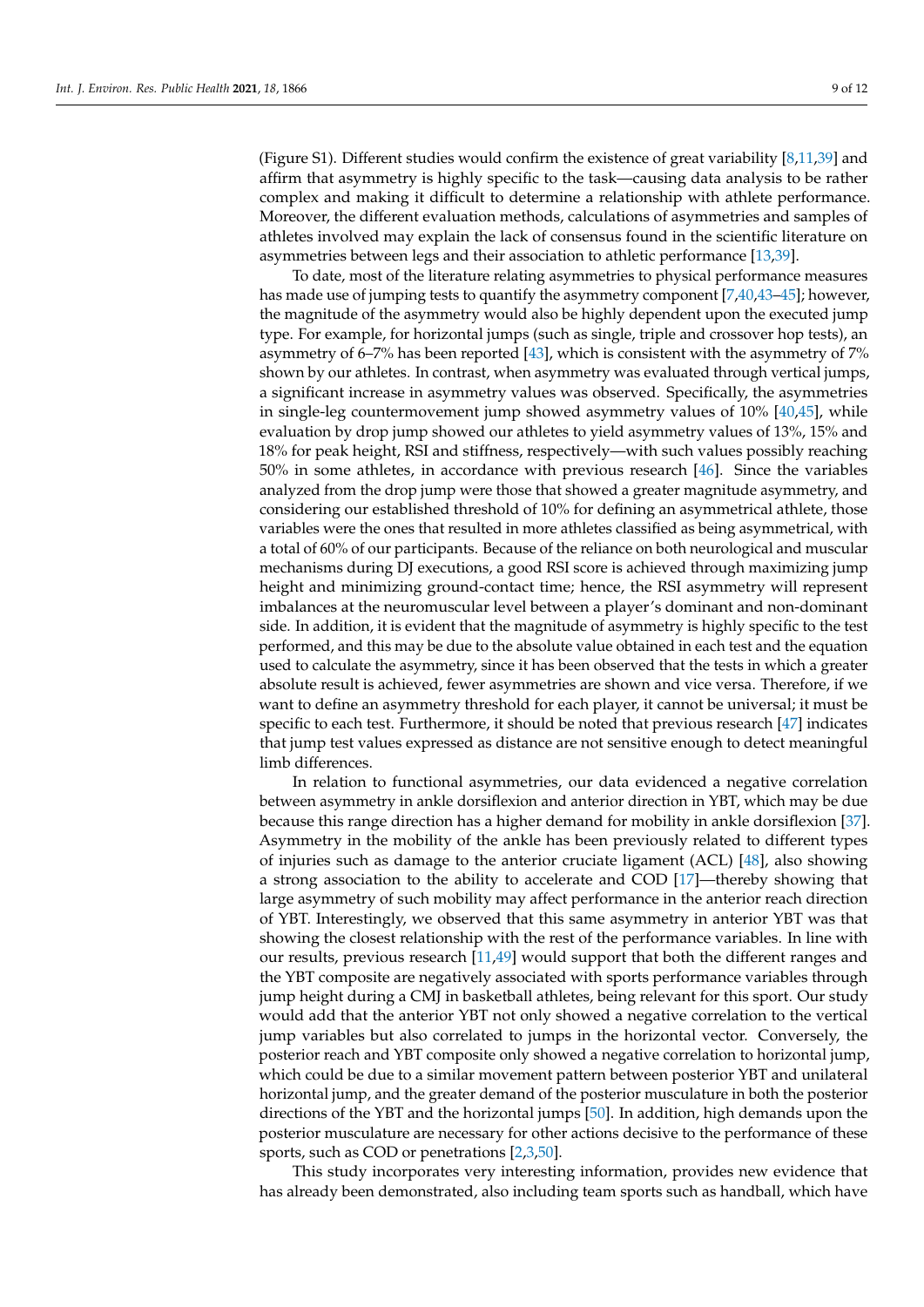been little studied on this topic and are compared with other team sports, but despite the usefulness of our findings, the present study has several limitations. The relationship observed between the analyzed sports performances was weak or even disappeared when analyzed according to asymmetries. This could be due to the fact that, on one hand, a small sample was used and, on the other hand, the percentage of individuals with asymmetries was relatively small. In addition, the observed variability of asymmetry was very high even within the same sport and even within the same player, depending on the test performed [\[40\]](#page-11-12). Therefore, we recommend the use of a larger sample with asymmetry, in addition to analyzing such asymmetries by specific positions in order to obtain a greater homogeneity of results so that clearer conclusions can be obtained. Finally, it should be added that there is no clear consensus on how to measure asymmetries, given the variety of implemented equations and the different magnitudes obtained [\[17,](#page-10-16)[34\]](#page-11-7)—which makes it difficult to draw firm conclusions on the topic.

#### **5. Conclusions**

To sum up, the present study shows that athletes of similar team sports presented different levels of both strength in the vertical and horizontal jump, and dynamic balance and mobility analyzed, though this did not occur for the asymmetry between legs, it is important for the coach or physical trainer to consider these findings. The asymmetries showed important dispersion that would not depend on the type of sport involved but on each individual and on the applied test. On the other hand, although the asymmetries showed important variability, our results indicate that large asymmetries, mainly in the previous anterior direction of YBT, might negatively affect athletic performance through the vertical and horizontal jump. Trainers and physical trainers, therefore, could consider the possibility of intervening with the aim of reducing the identified asymmetries. From a training perspective, previous literature has suggested that unilateral training may afford great improvements in asymmetry between legs [\[1\]](#page-10-0).

**Supplementary Materials:** The following are available online at [https://www.mdpi.com/1660-4](https://www.mdpi.com/1660-4601/18/4/1866/s1) [601/18/4/1866/s1,](https://www.mdpi.com/1660-4601/18/4/1866/s1) Figure S1: Fold asymmetry expressed as a percentage of mobility, dynamic balance and lower limb strength asymmetries according to the type of sport. The model was adjusted for age. YBT A—Y-balance test anterior reach; YBT PM—Y-balance test posteromedial reach; YBT PL—Y-balance test posterolateral reach; YBT—Y-balance test composite of all directions; DJU—drop jump unilateral; RSI—reactive strength index; STF—stiffness; THT—triple hop test.

**Author Contributions:** Conceptualization, F.J.B.-D., A.C.-G. and J.M.-L.; methodology, F.J.B.-D. and J.M.-L.; software F.J.B.-D., A.C.-G. and J.M.-L.; validation, F.J.B.-D., A.C.-G. and J.M.-L.; formal analysis, J.S.-P. and J.M.-L.; investigation, F.J.B.-D., A.C.-G., I.T.-Q., J.S.-P. and J.M.-L.; resources, F.J.B.-D., A.C.-G. and J.M.-L.; data curation, F.J.B.-D. and J.M.-L.; writing—original draft preparation, F.J.B.-D., A.C.-G. and J.M.-L.; writing—review and editing, F.J.B.-D., A.C.-G., I.T.-Q., J.S.-P., Ã.S.-R. and J.M.-L.; visualization, F.J.B.-D., A.C.-G., I.T.-Q., J.S.-P., Ã.S.-R. and J.M.-L.; supervision F.J.B.-D. and J.M.-L. All authors have read and agreed to the published version of the manuscript.

**Funding:** This research received no external funding.

**Institutional Review Board Statement:** The study was conducted according to the guidelines of the Declaration of Helsinki and approved by the Ethics Committee of the Andalusian Committee of Ethics in Biomedical Research (reference number: FBD\_UHU2020).

**Informed Consent Statement:** Informed consent was obtained from all subjects involved in the study.

**Data Availability Statement:** The data that support the findings of this study are available from the corresponding authors (F.J.B.-D. and J.M.-L.) upon reasonable request.

**Acknowledgments:** The authors are particularly grateful to all the athletes who voluntarily participated in the present study.

**Conflicts of Interest:** The authors declare no conflict of interest.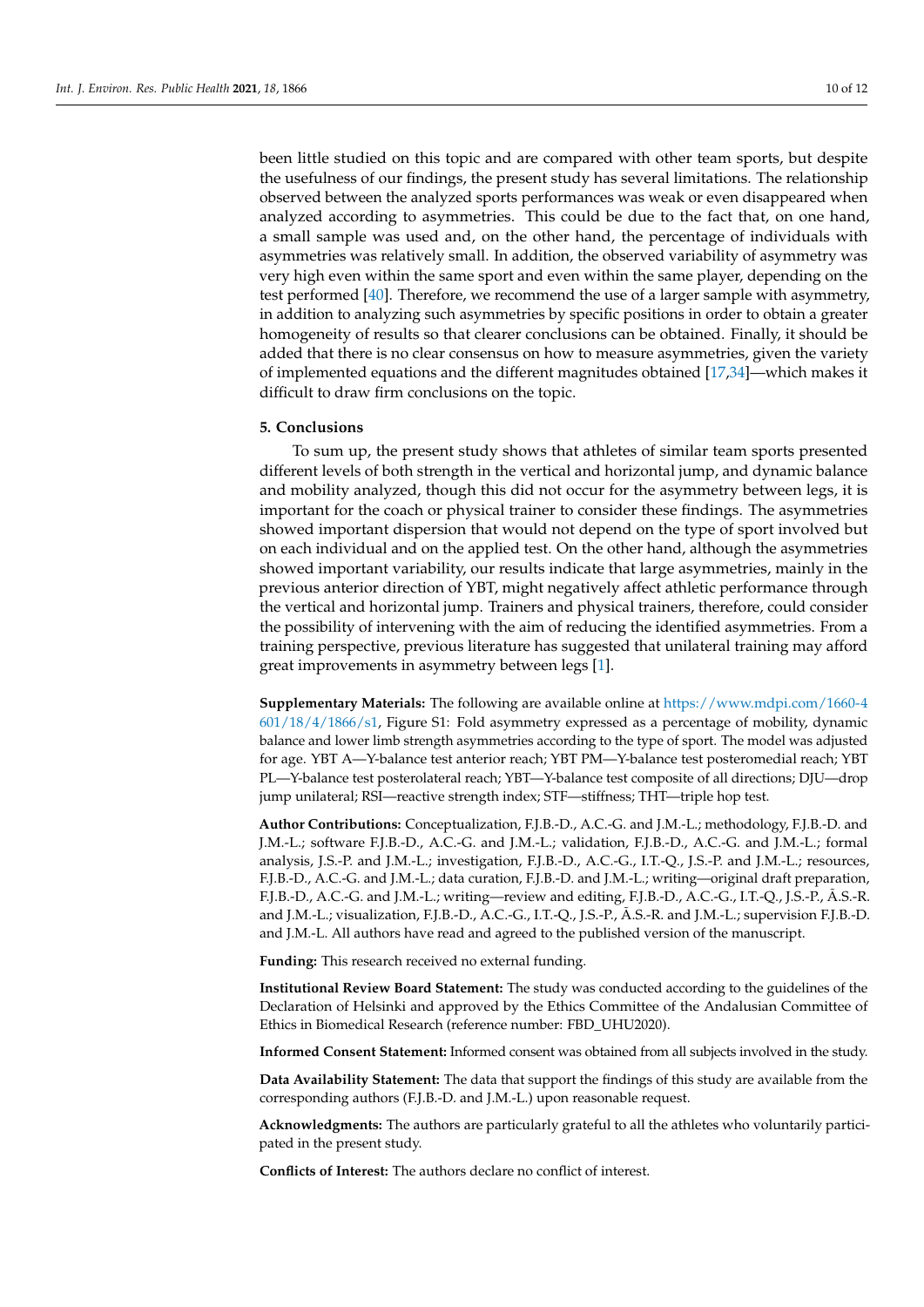### **References**

- <span id="page-10-0"></span>1. Gonzalo-Skok, O.; Tous-Fajardo, J.; Suarez-Arrones, L.; Arjol-Serrano, J.L.; Casajús, J.A.; Mendez-Villanueva, A. Single-Leg Power Output and Between-Limbs Imbalances in Team-Sport Players: Unilateral Versus Bilateral Combined Resistance Training. *Int. J. Sport. Physiol. Perform.* **2017**, *12*, 106–114. [\[CrossRef\]](http://doi.org/10.1123/ijspp.2015-0743) [\[PubMed\]](http://www.ncbi.nlm.nih.gov/pubmed/27140680)
- <span id="page-10-1"></span>2. Taylor, J.B.; Wright, A.A.; Dischiavi, S.L.; Townsend, M.A.; Marmon, A.R. Activity Demands During Multi-Directional Team Sports: A Systematic Review. *Sport. Med.* **2017**, *47*, 2533–2551. [\[CrossRef\]](http://doi.org/10.1007/s40279-017-0772-5) [\[PubMed\]](http://www.ncbi.nlm.nih.gov/pubmed/28801751)
- <span id="page-10-2"></span>3. Petway, A.J.; Freitas, T.T.; Calleja-González, J.; Leal, D.M.; Alcaraz, P.E. Training load and match-play demands in basketball based on competition level: A systematic review. *PLoS ONE* **2020**, *15*, e0229212. [\[CrossRef\]](http://doi.org/10.1371/journal.pone.0229212)
- <span id="page-10-3"></span>4. Kramer, T.A.; Sacko, R.S.; Pfeifer, C.E.; Gatens, D.R.; Goins, J.M.; Stodden, D.F. The association between the funtional movement screen, Y-balance test, and physical performance test in male and female high school athletes. *Int. J. Sport. Phys. Ther.* **2019**, *14*, 911–919. [\[CrossRef\]](http://doi.org/10.26603/ijspt20190911)
- <span id="page-10-4"></span>5. Bishop, C.; Berney, J.; Lake, J.; Loturco, I.; Blagrove, R.; Turner, A.; Read, P. Bilateral Deficit During Jumping Tasks. *J. Strength Cond. Res.* **2019**, 1. [\[CrossRef\]](http://doi.org/10.1519/JSC.0000000000003075)
- <span id="page-10-5"></span>6. Sabido, R.; Hernández-Davó, J.L.; Botella, J.; Navarro, A.; Tous-Fajardo, J. Effects of adding a weekly eccentric-overload training session on strength and athletic performance in team-handball players. *Eur. J. Sport Sci.* **2017**, *17*, 530–538. [\[CrossRef\]](http://doi.org/10.1080/17461391.2017.1282046) [\[PubMed\]](http://www.ncbi.nlm.nih.gov/pubmed/28152673)
- <span id="page-10-6"></span>7. Maloney, S.J.; Richards, J.; Nixon, D.G.D.; Harvey, L.J.; Fletcher, I.M. Do stiffness and asymmetries predict change of direction performance? *J. Sport. Sci.* **2017**, *35*, 547–556. [\[CrossRef\]](http://doi.org/10.1080/02640414.2016.1179775)
- <span id="page-10-7"></span>8. Raya-González, J.; Bishop, C.; Gómez-Piqueras, P.; Veiga, S.; Viejo-Romero, D.; Navandar, A. Strength, Jumping, and Change of Direction Speed Asymmetries Are Not Associated With Athletic Performance in Elite Academy Soccer Players. *Front. Psychol.* **2020**, *11*, 175. [\[CrossRef\]](http://doi.org/10.3389/fpsyg.2020.00175)
- <span id="page-10-8"></span>9. Keeley, D.W.; Plummer, H.A.; Oliver, G.D. Predicting asymmetrical lower extremity strength deficits in college-aged men and women using common horizontal and vertical power field tests: A possible screening mechanism. *J. Strength Cond. Res.* **2011**, *25*, 1632–1637. [\[CrossRef\]](http://doi.org/10.1519/JSC.0b013e3181ddf690)
- <span id="page-10-9"></span>10. Hart, N.H.; Nimphius, S.; Spiteri, T.; Newton, R.U. Leg strength and lean mass symmetry influences kicking performance in Australian football. *J. Sport. Sci. Med.* **2014**, *13*, 157–165.
- <span id="page-10-10"></span>11. Bishop, C.; Turner, A.; Read, P. Effects of inter-limb asymmetries on physical and sports performance: A systematic review. *J. Sport. Sci.* **2018**, *36*, 1135–1144. [\[CrossRef\]](http://doi.org/10.1080/02640414.2017.1361894) [\[PubMed\]](http://www.ncbi.nlm.nih.gov/pubmed/28767317)
- <span id="page-10-11"></span>12. Kyritsis, P.; Bahr, R.; Landreau, P.; Miladi, R.; Witvrouw, E. Likelihood of ACL graft rupture: Not meeting six clinical discharge criteria before return to sport is associated with a four times greater risk of rupture. *Br. J. Sport. Med.* **2016**, *50*, 946–951. [\[CrossRef\]](http://doi.org/10.1136/bjsports-2015-095908)
- <span id="page-10-12"></span>13. Maloney, S.J. The Relationship Between Asymmetry and Athletic Performance: A Critical Review. *J. Strength Cond. Res.* **2019**, *33*, 2579–2593. [\[CrossRef\]](http://doi.org/10.1519/JSC.0000000000002608)
- <span id="page-10-13"></span>14. Madruga-Parera, M.; Bishop, C.; Read, P.; Lake, J.; Brazier, J.; Romero-Rodriguez, D. Jumping-based Asymmetries are Negatively Associated with Jump, Change of Direction, and Repeated Sprint Performance, but not Linear Speed, in Adolescent Handball Athletes. *J. Hum. Kinet.* **2020**, *71*, 47–58. [\[CrossRef\]](http://doi.org/10.2478/hukin-2019-0095) [\[PubMed\]](http://www.ncbi.nlm.nih.gov/pubmed/32148572)
- <span id="page-10-14"></span>15. Fort-Vanmeerhaeghe, A.; Montalvo, A.M.; Sitjà-Rabert, M.; Kiefer, A.W.; Myer, G.D. Neuromuscular asymmetries in the lower limbs of elite female youth basketball players and the application of the skillful limb model of comparison. *Phys. Ther. Sport* **2015**, *16*, 317–323. [\[CrossRef\]](http://doi.org/10.1016/j.ptsp.2015.01.003) [\[PubMed\]](http://www.ncbi.nlm.nih.gov/pubmed/26093377)
- <span id="page-10-15"></span>16. Exell, T.; Irwin, G.; Gittoes, M.; Kerwin, D. Strength and performance asymmetry during maximal velocity sprint running. *Scand. J. Med. Sci. Sport.* **2017**, *27*, 1273–1282. [\[CrossRef\]](http://doi.org/10.1111/sms.12759) [\[PubMed\]](http://www.ncbi.nlm.nih.gov/pubmed/27671707)
- <span id="page-10-16"></span>17. Gonzalo-Skok, O.; Serna, J.; Rhea, M.R.; Marín, P.J. Relationships between functional movement tests and performance tests in young elite male basketball players. *Int. J. Sport. Phys. Ther.* **2015**, *10*, 628.
- <span id="page-10-17"></span>18. Barrera-Domínguez, F.J.; Almagro, B.J.; Tornero-Quiñones, I.; Sáez-Padilla, J.; Sierra-Robles, Á.; Molina-López, J. Decisive Factors for a Greater Performance in the Change of Direction and Its Angulation in Male Basketball Players. *Int. J. Environ. Res. Public Health* **2020**, *17*, 6598. [\[CrossRef\]](http://doi.org/10.3390/ijerph17186598)
- <span id="page-10-18"></span>19. Balsalobre-Fernández, C.; Romero-Franco, N.; Jiménez-Reyes, P. Concurrent validity and reliability of an iPhone app for the measurement of ankle dorsiflexion and inter-limb asymmetries. *J. Sport. Sci.* **2019**, *37*, 249–253. [\[CrossRef\]](http://doi.org/10.1080/02640414.2018.1494908)
- <span id="page-10-19"></span>20. Onofrei, R.R.; Amaricai, E.; Petroman, R.; Suciu, O. Relative and absolute within-session reliability of the modified Star Excursion Balance Test in healthy elite athletes. *PeerJ* **2019**, *7*, e6999. [\[CrossRef\]](http://doi.org/10.7717/peerj.6999)
- <span id="page-10-20"></span>21. Bolgla, L.A.; Keskula, D.R. Reliability of lower extremity functional performance tests. *J. Orthop. Sport. Phys. Ther.* **1997**, *26*, 138–142. [\[CrossRef\]](http://doi.org/10.2519/jospt.1997.26.3.138)
- <span id="page-10-21"></span>22. De Blas, X.; Padullés, J.M.; Del Amo, J.L.L.; Guerra-Balic, M. Creación y validación de Chronojump-Boscosystem: Un instrumento libre para la medición de saltos verticales. *RICYDE Rev. Int. Cienc. Deport.* **2012**, *8*, 334–356. [\[CrossRef\]](http://doi.org/10.5232/ricyde2012.03004)
- <span id="page-10-22"></span>23. Morin, J.B.; Dalleau, G.; Kyröläinen, H.; Jeannin, T.; Belli, A. A simple method for measuring stiffness during running. *J. Appl. Biomech.* **2005**, *21*, 167–180. [\[CrossRef\]](http://doi.org/10.1123/jab.21.2.167) [\[PubMed\]](http://www.ncbi.nlm.nih.gov/pubmed/16082017)
- <span id="page-10-23"></span>24. Cohen, J. *Statistical Power Analysis for the Behavioral Sciences: Jacob Cohen*; Lawrence Erlbaum: Hillsdale, MI, USA, 1988.
- <span id="page-10-24"></span>25. Chtourou, H.; Hammouda, O.; Souissi, H.; Chamari, K.; Chaouachi, A.; Souissi, N. Diurnal variations in physical performances related to football in young soccer players. *Asian J. Sport. Med.* **2012**, *3*, 139–144. [\[CrossRef\]](http://doi.org/10.5812/asjsm.34604)
- <span id="page-10-25"></span>26. Webb, P.; Lander, J.L. An economical fitness testing battery for high school and college rugby teams. *Sport. Coach* **1983**, 44–46.